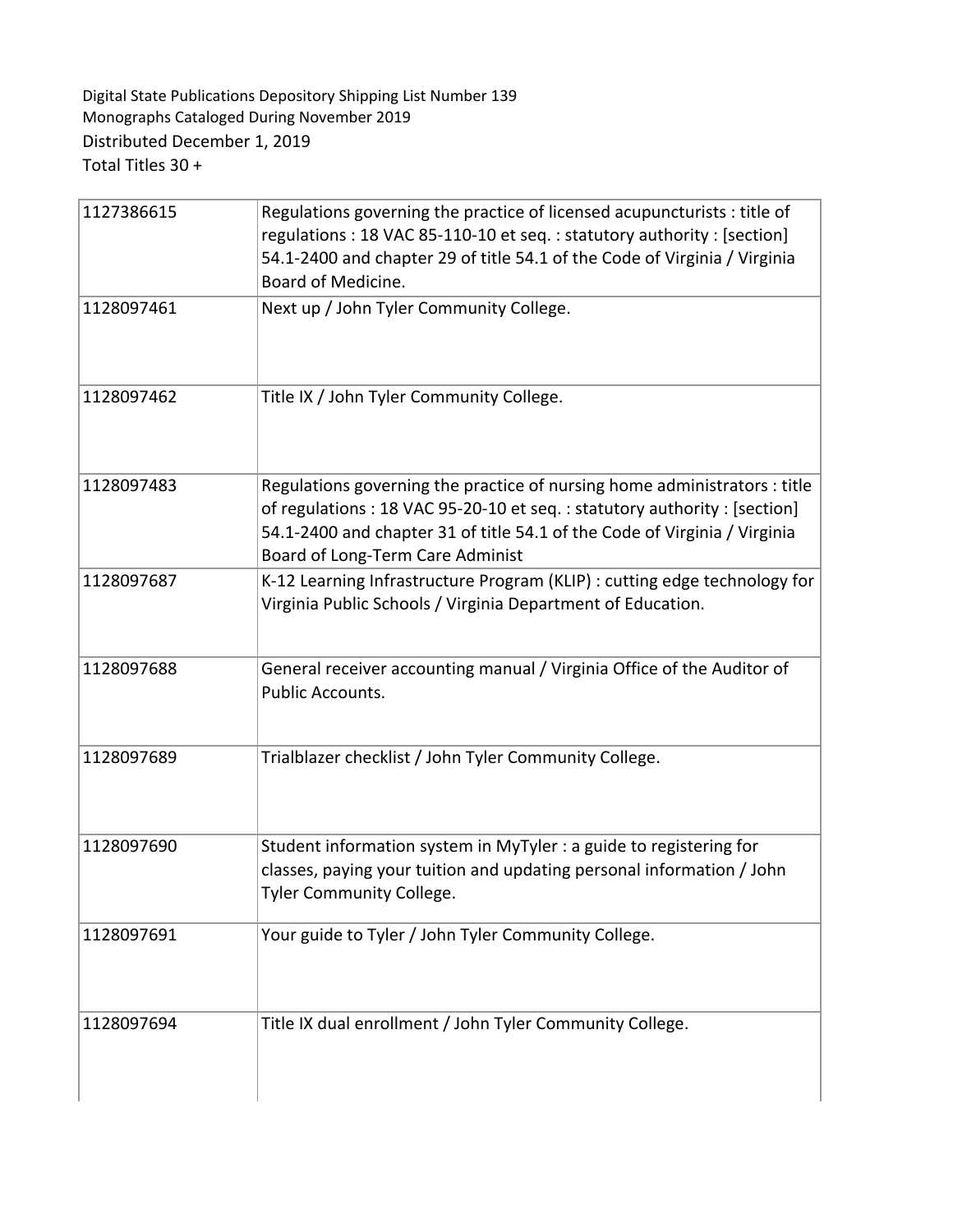| 1128097695 | Regulations governing the practice of genetic counselors : title of<br>regulations: 18 VAC 85-170-10 et seq.: statutory authority: [section]<br>54.1-2400 and chapter 29 of title 54.1 of the Code of Virginia / Virginia<br>Board of Medicine.                        |
|------------|------------------------------------------------------------------------------------------------------------------------------------------------------------------------------------------------------------------------------------------------------------------------|
| 1128097696 | Regulations governing the practice of polysomnographic technologists :<br>title of regulations : 18 VAC 85-140-10 et seq. : statutory authority :<br>[section] 54.1-2400 and Chapter 29 of Title 54.1 of the Code of Virginia /<br>Virginia Board of Medicine.         |
| 1128097697 | Regulations governing the registration of surgical assistants and surgical<br>technologists : title of regulations : 18 VAC 85-160-10 et seq. : statutory<br>authority: [section]54.1-2400 and chapter 29 of title 54.1 of the Code of<br>Virginia / Virginia Board of |
| 1128097698 | Regulations governing the practice of respiratory therapists : title of<br>regulations: 18 VAC 85-40-10 et seq.: statutory authority: [section]<br>54.1-2400 and chapter 29 of title 54.1 of the Code of Virginia / Virginia<br>Board of Medicine.                     |
| 1128097699 | Regulations governing the practice of physician assistants : title of<br>regulations: 18 VAC 85-50-10 et seq.: statutory authority: [section]<br>54.1-2400 and chapter 29 of title 54.1 of the Code of Virginia / Virginia<br>Board of Medicine.                       |
| 1128097700 | Regulations governing the practice of medicine, osteopathic medicine,<br>podiatry and chiropractic: title of regulations: 18 VAC 85-20-10 et seq.:<br>statutory authority: [section] 54.1-2400 and chapter 29 of title 54.1 of<br>the Code of Virginia / Virginia Bo   |
| 1128097702 | Regulations governing the practice of licensed midwives : title of<br>regulations: 18 VAC 85-130-10 et seq.: statutory authority: [section]<br>54.1-2400 and chapter 29 of title 54.1 of the Code of Virginia / Virginia<br>Board of Medicine.                         |
| 1128097703 | Regulations governing the practice of behavior analysis : title of<br>regulations: 18 VAC 85-150-10 et seq.: statutory authority: [section]<br>54.1-2400 and chapter 29 of title 54.1 of the Code of Virginia / Virginia<br>Board of Medicine.                         |
| 1128097704 | Regulations governing the practice of radiologic technology : title of<br>regulations: 18 VAC 85-101-10 et seq.: statutory authority: 54.1-2400<br>and chapter 29 of title 54.1 of the Code of Virginia / Virginia Board of<br>Medicine.                               |
| 1128097705 | Regulations governing the licensure of occupational therapists : title of<br>regulations: 18 VAC 85-80-10 et seq.: statutory authority: [section]<br>54.1-2400 and chapter 29 of title 54.1 of the Code of Virginia / Virginia<br>Board of Medicine.                   |